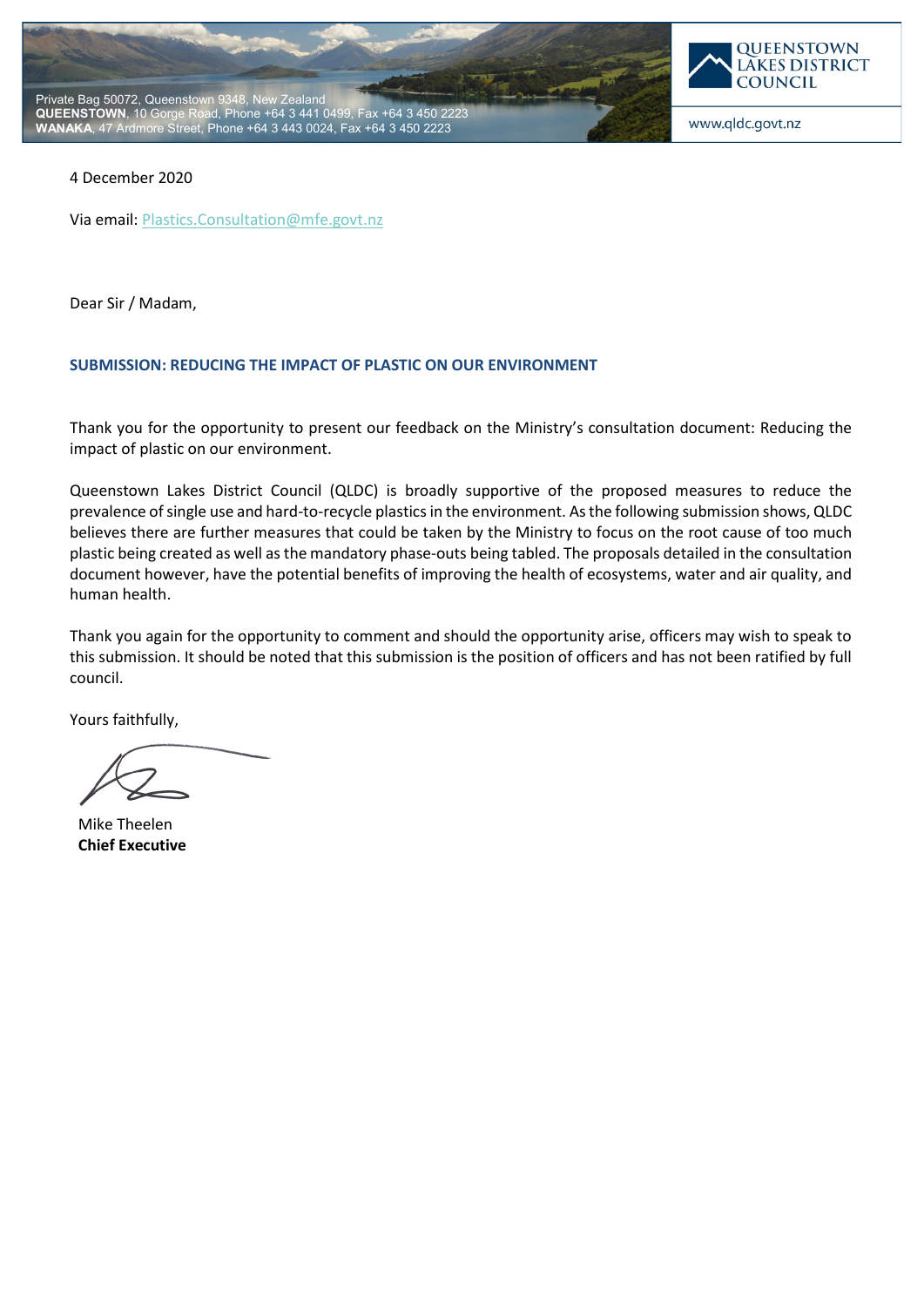Submission on the phase out of hard-to-recycle and single-use plastics.

### *1. Do you agree with the description in this document of the problems with hard-torecycle plastic packaging and single-use plastic items? If not, why?*

#### Yes – in part.

While the consultation document does comprehensively describe the issues associated with hard-torecycle plastics packaging and single-use plastic items, broadening the scope to include the wider cultural, economic and regulatory systems, which drive or enable consumption of these and other plastic materials would prove useful when determining regulatory responses.

As identified within the consultation document, plastic waste and the build-up of plastic in the environment is one of the greatest challenges of modern life. However, to date, too much emphasis has been placed on poor or unsustainable management of plastic waste being the primary cause of plastic pollution (and the associated impacts). To effectively address the plastic crisis there needs to be more focus on the root cause of too much plastic being created due to a global and national dependence on single-use and plastic packaging, and the public misconception around the ease of recovering plastics through recycling.

There also needs to be more emphasis placed on the following aspects:

- The low price of virgin plastic and a lack of regulation requiring the use of recycled resin that are both barriers to keeping "easy-to-recycle" plastics in a closed loop system to enable a reduction on dependence on virgin plastic use and therefore reduce the impacts associated with the production of virgin plastic.
- Product design, such as the use of coloured plastics, non-recyclable labels, tear off tamper wraps, multipack composite products, unclear labelling of a product's recyclability etc. which can limit a product's recyclability regardless of it being a "high quality/easy-to-recycle" plastic type.
- Limited access to expensive automated Materials Recovery Facility technology that is required to distinguish between plastics types to ensure the quality specs from onshore reprocessors can be met can present a barrier to recovering "easy-to-recycle" plastic types.
- The significant negative human health externalities related to the production and consumption of plastic materials both locally and globally.
- The climate change impacts associated with all aspects of the plastic lifecycle including the manufacture, distribution and disposal of single-use and plastic items.
- The need for specific regulation and investment to disincentivise single-use across all material types to avoid perverse outcomes from a ban of this nature and instead incentive and drive a reuse culture.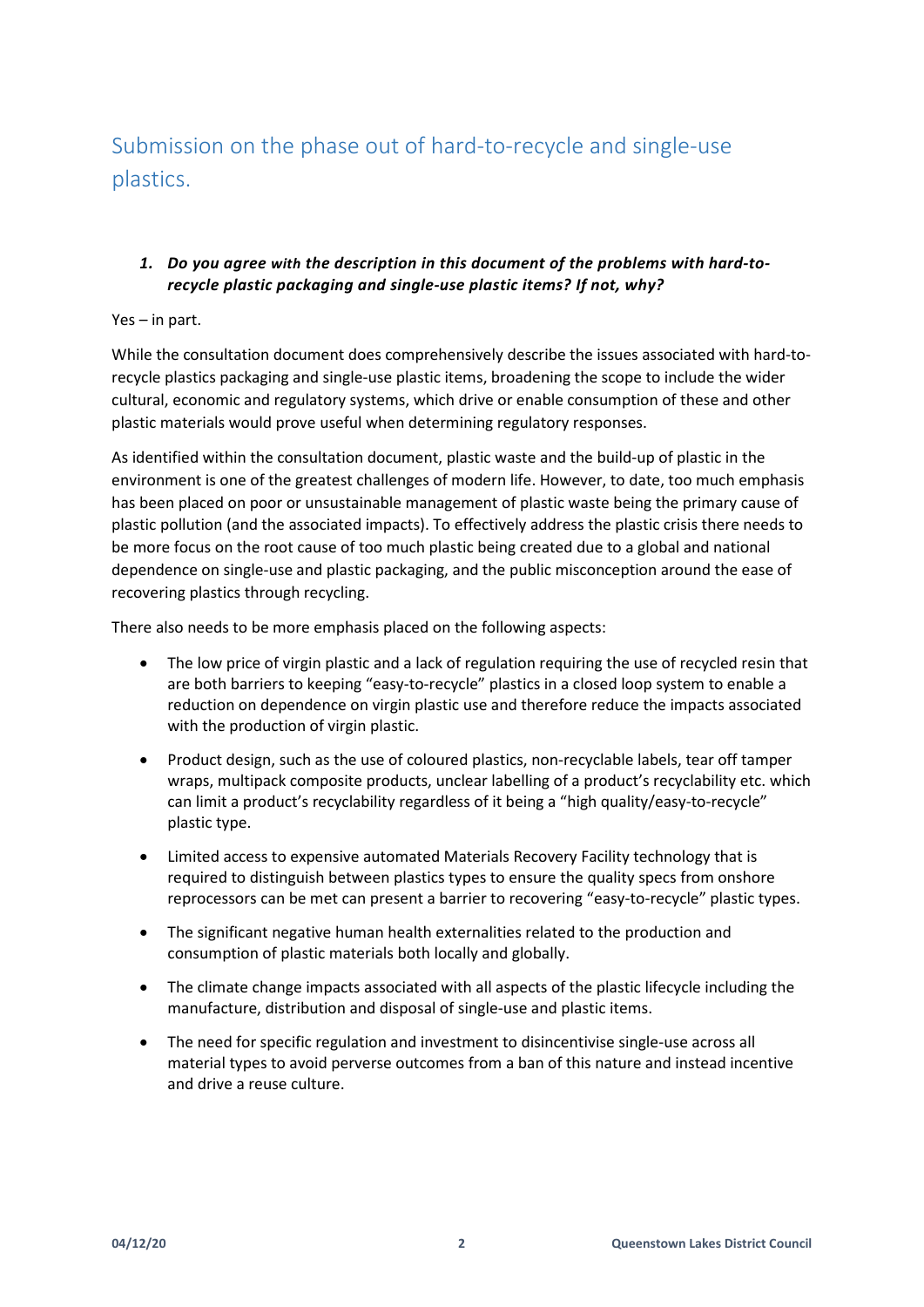### *2. Have we identified the correct objectives? If not, why?*

#### Yes – in part.

The main objective should be amended as follows:

Reduce the impact on the resource recovery system, the natural environment and human health from hard-to-recycle plastic packaging and single-use items through significantly reducing the amount in use and accelerating the transition to a circular economy.

The below should also be added as secondary objectives:

- enable an effective after-use plastics economy to capture more material value and increase resource productivity, so that there can be a shift away from a reliance on virgin resin towards recycled resin to close the loop in the plastics economy and reduce the amount of new plastics entering New Zealand.
- reuse models are applied wherever practicable, reducing the need for single-use packaging.
- reduce carbon emissions associated with the manufacture, distribution and disposal of singleuse and plastic packaging items.
- protect human health from the negative effects of plastic.

#### *3. Do you agree that these are the correct options to consider? If not, why?*

#### Yes – in part.

The proposed options could be blended to support a long-lasting and effective move away from reliance on all single-use items and to avoid unintended outcomes from a ban. Council recommend an approach that combines the proposed bans with regulated product stewardship, levies/fees, labelling, measurable targets, deposit-return, take back schemes, and community engagement. When feasible, QLDC also support requiring mandatory minimum levels of recycled content in products where safe to ensure that all 'easy-to-recycle' plastics permitted after the proposed bans are effectively captured and recycled in a closed loop system. This will enable a reduced dependence on virgin feedstocks and create a demand-pull for recycled plastics, sending a clear signal stimulating investments in the collection, sorting, and recycling industry.

In addition to the options listed, there would be support for the consideration of additional measures to support the uptake and scale of reuse, e.g.

- mandatory targets for reuse/refill on specified items
- mandating reusables in dine-in settings (as done through phase 3 of the Berkley Single Use Food ware and Litter Reduction Ordinance)
- levies on targeted single-use items of all materials (e.g. coffee cups) that could be diverted into waste minimisation
- guidelines for the durability, repairability or modularity of products.

The Government could also consider the further option of applying fees to cover estimated costs for clean-up and disposal of items not proposed for a ban, but which are still problematic, such as cigarette butts, takeaway packaging and wet wipes. These types of fees to cover clean-up and disposal costs differ from a levy and should be possible under s 23(1)(d) of the WMA.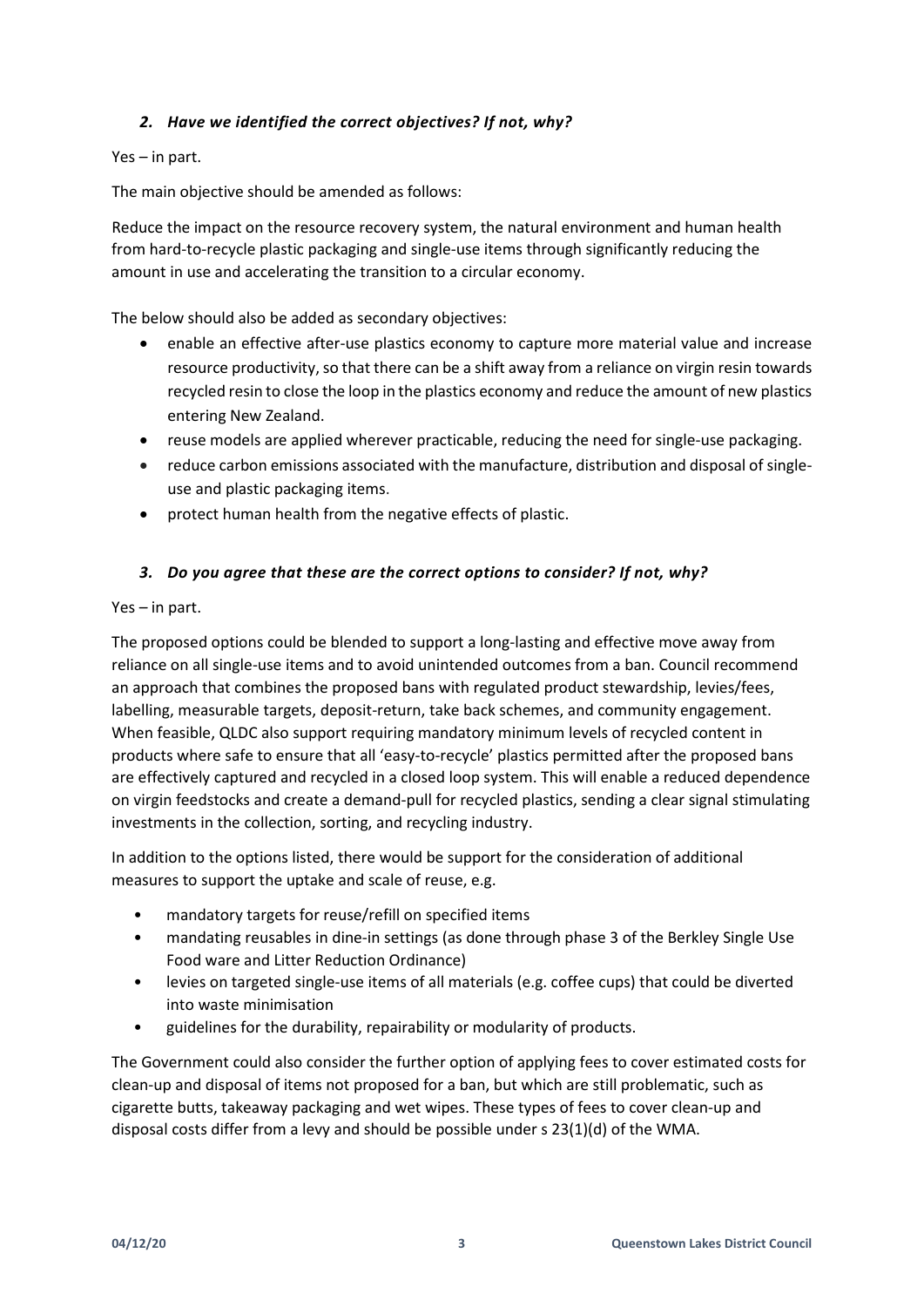# *4. Have we identified the right criteria (including weightings) for evaluating options to shift away from PVC and polystyrene packaging, oxo-degradable plastics and some single-use items? If not, why?*

No.

More weight should be given to how well each option aligns with strategic direction. This would ensure that the highest-ranking outcomes are higher up the waste hierarchy e.g. reduction and reuse solutions. The alignment of strategic direction should also include legislation such as the Zero Carbon Act.

## *5. Do you agree with our assessment of the options, and our decision to take forward only one option (a mandatory phase-out)? If not, why?*

#### Yes – in part.

Mandatory phase-outs are a clear, simple way of eliminating harmful plastics. QLDC supports mandatory phase-outs of all the items listed (with the exception of plastic straws for those groups of the community which require them) but acknowledge that a 'ban only' approach can sometimes lead to perverse outcomes like the swapping of one single-use material for another. A ban alone also does not fix the problem of reliance on virgin plastic resin. Even if there is a shift to only using 'easyto-recycle' plastics, this does not ensure that those products will be recycled or recycled back into the same kind of product. Positive regulatory and policy options are required alongside a ban to support reuse alternatives and increase recycled content in products when practicable under the WMA framework.

This blended approach would result in less waste, a lasting shift in social norms and behaviour change, and stronger markets for recycled resin. QLDC supports the Government moving ahead with reduction targets for any plastic packaging items that are not banned, which would require transparency from producers and importers (such as supermarkets and retail chains, food chains, manufacturers and exporters) about the volume of plastic used in order to measure plastic reduction over time.

There is also support for clearer labelling of product recyclability and a thorough education campaign on products not included in the proposed ban to reduce consumer confusion and enable more product to be recycled or disposed of correctly.

## *6. Do you agree with the proposed phase-out of PVC and polystyrene packaging as set out in two stages (by 2023 and by 2025)? If not, why?*

Yes – in part.

QLDC agrees with the proposed phase-out of PVC and polystyrene packaging in two stages given that some items are easier to phase-out than others.

For some products the timeframes for phase-out should be shorter, products such as EPS foamed cups, containers (e.g., clamshell takeaway containers) and meat trays, some rigid PS items like lidded sauce cups and sushi trays, and all PVC trays where viable alternatives exist. PVC trays are especially problematic for the recycling industry as they are the main contaminants of onshore clear PET recycling, and are easily substituted by clear PET trays. This is particularly relevant in the Queentown Lakes district where there is currently no access to optical sorting technology within the Materials Recovery Facility which limits the ability to recycle all clear PET product via the onshore reprocessor, Flight Plastics.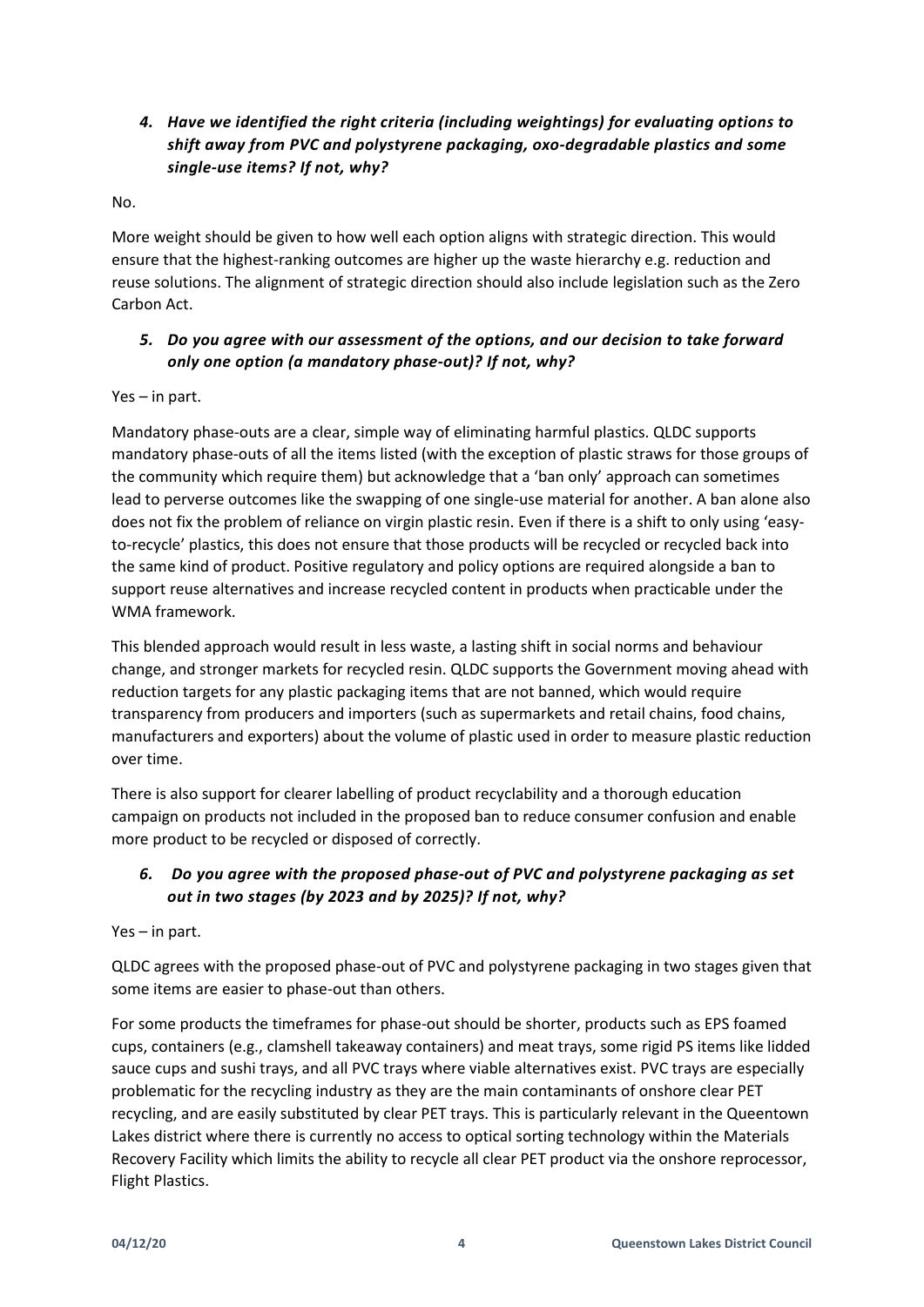There may be unintended consequences of a ban on PVC/PS/EPS packaging resulting in their replacement with packaging materials as bad, or worse, in terms of environmental effects. There is a need to ensure that the viable packaging alternatives are fit for purpose and align with the strategic objective of the proposal. However, decisive action to reduce plastics from the economy should be taken to counteract the negative externalities associated with the manufacture, distribution and disposal of single-use and plastic packaging items.

## *7. Have we identified the right packaging items that would be covered by a phase-out of PVC and polystyrene packaging? If not, what would you include or leave out, and why?*

No - While this is a comprehensive list of products, the phase out of PVC packaging should apply to all consumer facing packaging not just food and beverage (i.e. packaging used for hardware goods etc.).

# *8. Do you think we should include all PVC and hard polystyrene packaging in stage 2 of the phase-out (e.g., not just food and beverage and EPS packaging)? Please explain your answer.*

Where applicable all PVC and rigid PS should be phased out however, where these materials are used for packaging for medications and to ensure food products are kept at suitable temperatures for long distance transportation, exemptions may be required if suitable alternatives are not available.

PVC is also used extensively in other industries, such as construction and roading, for a variety of products. Council recommends that more research be undertaken to determine whether there are suitable replacements for these products.

# *9. What would be the likely costs or benefits of phasing out all PVC and polystyrene packaging (hard polystyrene and EPS) by 2025?*

#### Benefits:

- Whether used for food and beverage packaging, or other types of packaging, PVC is a contaminant in the recycling stream. This is especially relevant in the Queenstown Lakes district where there is not currently the required optical sorting technology to distinguish between PET and PVC in the Materials Recovery Facility. This limits the types of PET products able to be recycled. Phasing it out for all packaging applications will assist in the ongoing drive to provide high quality recycling materials to onshore reprocessors.
- EPS, which becomes litter in the environment, creates lasting damage to the soil, waterways and marine environment. Phasing out EPS for all consumer packaging would therefore better protect ecosystems than limiting the phase-out to food and beverage packaging only.
- A small quantity of higher quality EPS is being collected for recycling and is reprocessed either overseas or onshore into products like insulation. However, due to the harmful properties of plastic in the environment, QLDC would support it being replaced as a packaging material.
- Rigid/hard polystyrene (6) packaging cannot be recycled as there is no market for it. Phasing it out as a packaging material in all contexts would allow for its replacement with a recyclable material, or ideally a reusable packaging option, which would be a move towards a circular economy.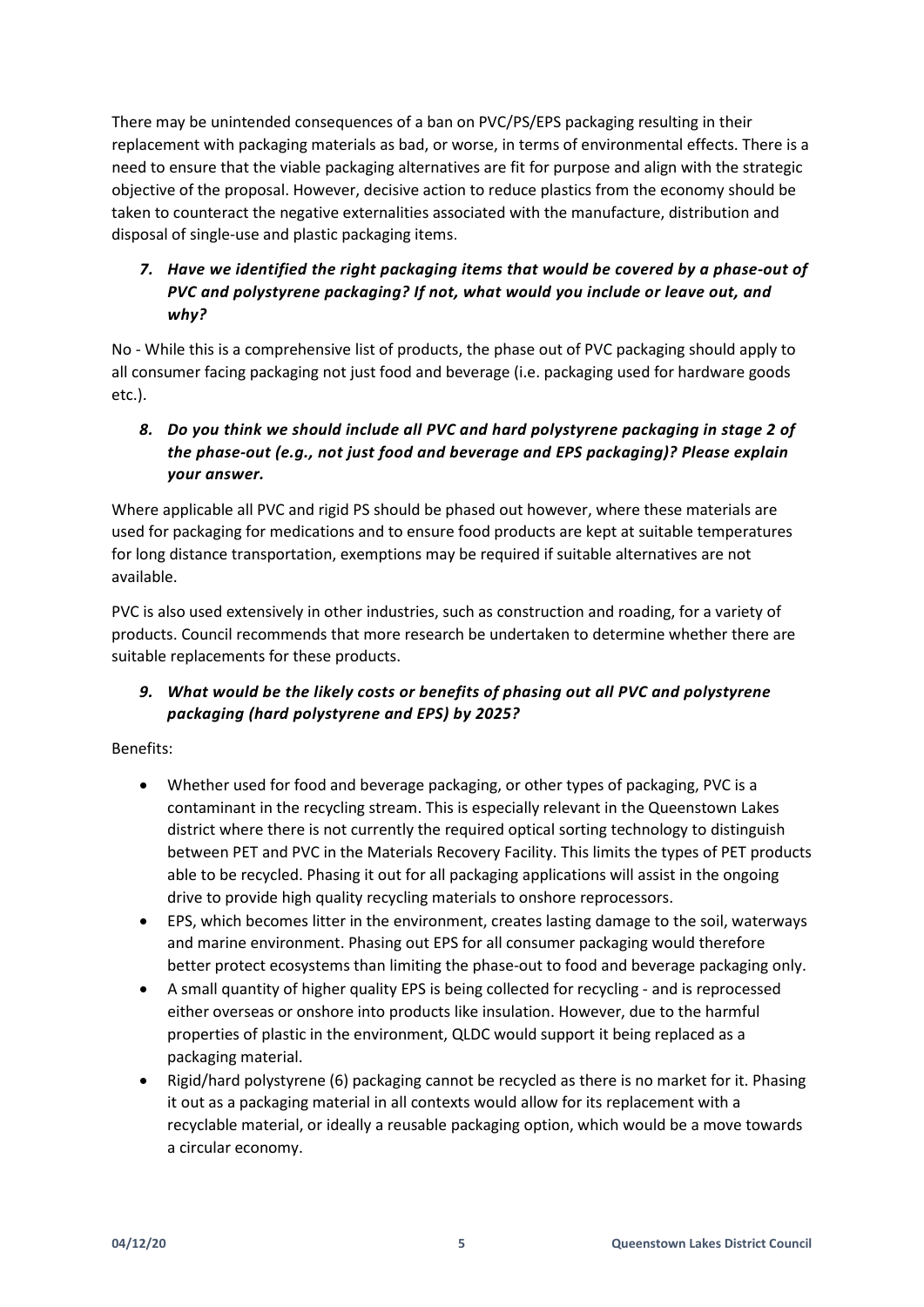- Reduction in use of hard-to-recycle plastics, leading to less contamination at kerbside, and a reduction in hard-to-recycle plastics going to landfill. This will result in lower sorting and disposal costs and a greater rate of easy-to-recycle plastics being recovered.
- Cleaner, higher value recycling streams, assuming materials are swapped out for domestically recyclable plastics #1, #2 & #5.
- Increasing the viability of domestic recycling opportunities for #1, #2 & #5s due to higher volumes and increased quality.
- It would create a level playing field for all businesses which would provide certainty and fairness.

#### Costs:

- Industry will need to develop new processes and alter production lines to accommodate different packaging materials.
- Higher cost of alternative material types for packaging, especially for takeaway containers. While a significant percentage increase, this is a matter of cents per item. The cost is likely to be passed on to the consumer. Research by both WasteMINZ and Colmar Brunton has shown a willingness by consumers to pay higher prices for more sustainable packaging choices.
- Large quantities of unused PVC/PS/EPS packaging going to landfill once the ban takes effect. This could be mitigated by a well signaled and considered lead-in time and liaison with recyclers as clean EPS is recyclable.
- Inferior-quality packaging could result in increased food loss and waste.
- Potential for higher environmental costs depending on new packaging choices. A ban on PVC/PS/EPS could end up with these materials being replaced with something as bad or worse from an environmental/waste perspective e.g. a composite material whose only option is landfill, or a compostable plastic #7 which is unlikely to be home compostable and also unlikely to reach a commercial composting facility which is able to process it. There is a risk of creating yet another contaminant in kerbside recycling or in commercial composting processes, or at best the use of additional materials whose only option is landfill. Consideration needs to be given as to how to not only ban PVC/PS/EPS packaging but also ensure a simultaneous transition to materials that can be easily recycled onshore or preferrably reusable packaging options.

## *10. Do you believe there are practical alternatives to replace hard-to-recycle packaging (PVC, polystyrene and EPS)? If not, why?*

#### Yes – in part.

While QLDC agrees with the list of examples of alternatives set out in Table 5, however, given the complexities involved in determining which plastics are used in food packaging, this is a very technical and specialised area and so is not a question that Territorial Authorities are necessarily best placed to answer.

Additional regulations and policy is required to support the scale and uptake of reusable alternatives, mandatory recycled content and sustainable product design where designing out waste is top priority. Sustainable product design, which considers the full lifecycle of a product/material including the end-of-life options, is necessary to prevent any unintended consequences from the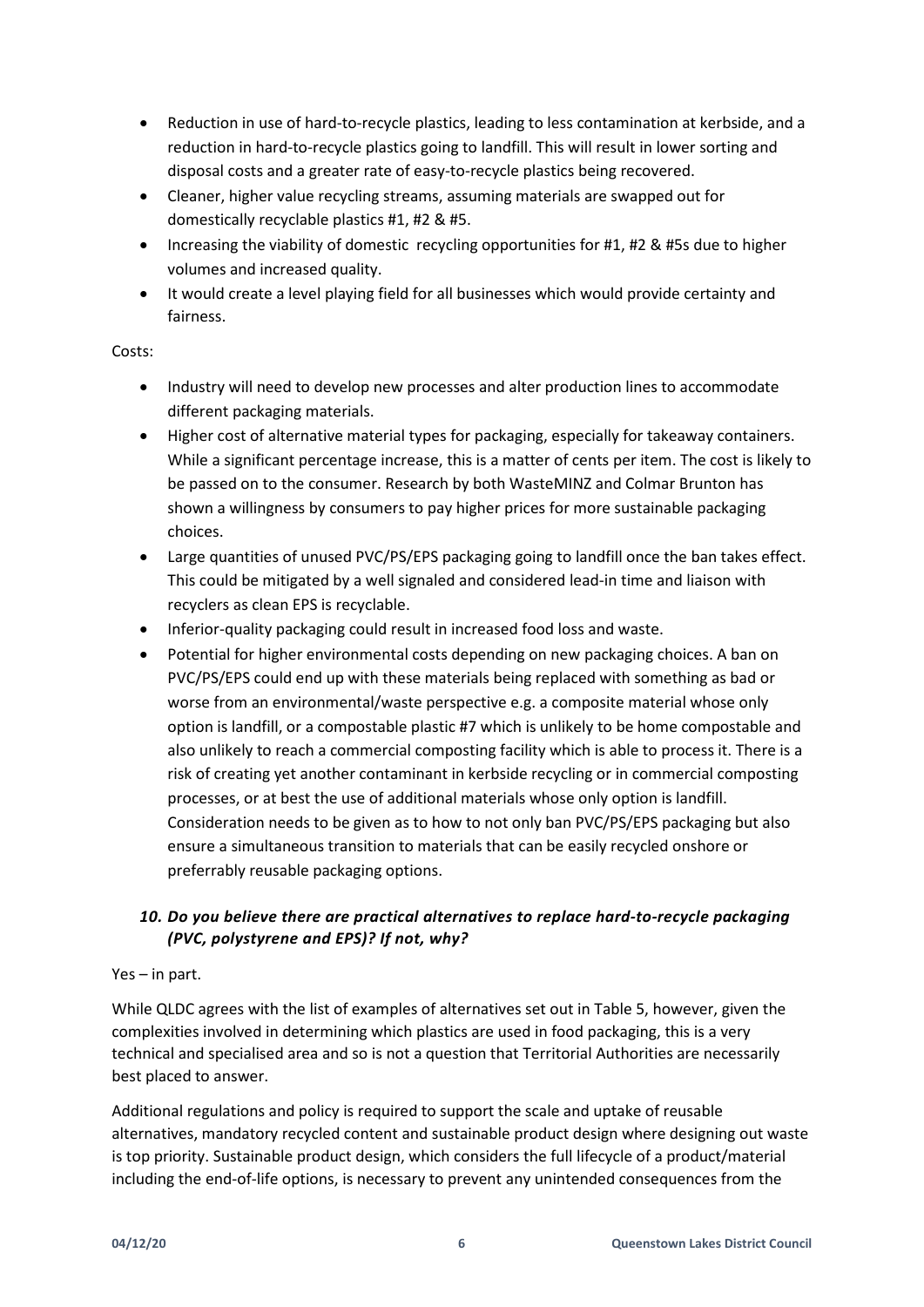targeted phase-out. For example, banning EPS appliance packaging is likely to boost use of moulded cardboard packaging. Research should be done to identify the best practice end-of-life solution for moulded cardboard packaging (i.e. recycling or composting). The research should be widely disseminated to packaging suppliers and product designers so that appropriate choices of glue, coatings and/or colourings are made to align with the end-of-life solution. Clear labelling is also essential so that customers know what they should do with the packaging after use. Durable, reusable appliance packaging should also be explored.

## *11. Do you agree with a mandatory phase-out of all oxo-degradable plastics by January 2023? If not, why?*

### Partially.

Degradable plastics of all types should be phased out. This includes both oxo-degradable and photodegradable plastics. It is important when defining this ban to ensure that the definition can cover the wide range of existing degradable products and any future degradable products.

Degradable products cannot be recycled or composted and are a contaminant to both industries. As they are designed to break down more quickly into microplastics when littered, they are a greater source of environment harm than conventional plastic. A shorter phase out period for these plastics is recommended due to both the harm they cause and also the deceptive nature of the advertising for many of these products which imply that they are greener and more environmentally friendly than conventional plastic leading to confusion and frustration for consumers.

Due to the issues caused by these types of plastic and the often misleading nature of how some of these products are advertised, a shorter phase out period should be implemented, by January 2022.

# *12. If you manufacture, import or sell oxo-degradable plastics, which items would a phaseout affect? Are there practical alternatives for these items? Please provide details.*

N/A

# *13. Have we identified the right costs and benefits of a mandatory phase-out of the targeted plastics? If not, why not? Please provide evidence to support your answer.*

Yes – in part.

The consultation document sets out a comprehensive list of the costs and benefits to various sector groups of the mandatory phase-out of the targeted plastics. However, it may also be valuable to supplement the cost/benefit approach included in the document with a holistic lens.

The current cost/benefit approach perceives the 'environment' as an "affected party" separate to, and distinct from, human survival. Current and future generations - and indeed the economy - can only thrive within the planet's limits to stay in balance. Taking action on plastics is an essential step towards preserving the functional ecosystems required to sustain life.

The phase-out of targeted plastics will have additional benefits for: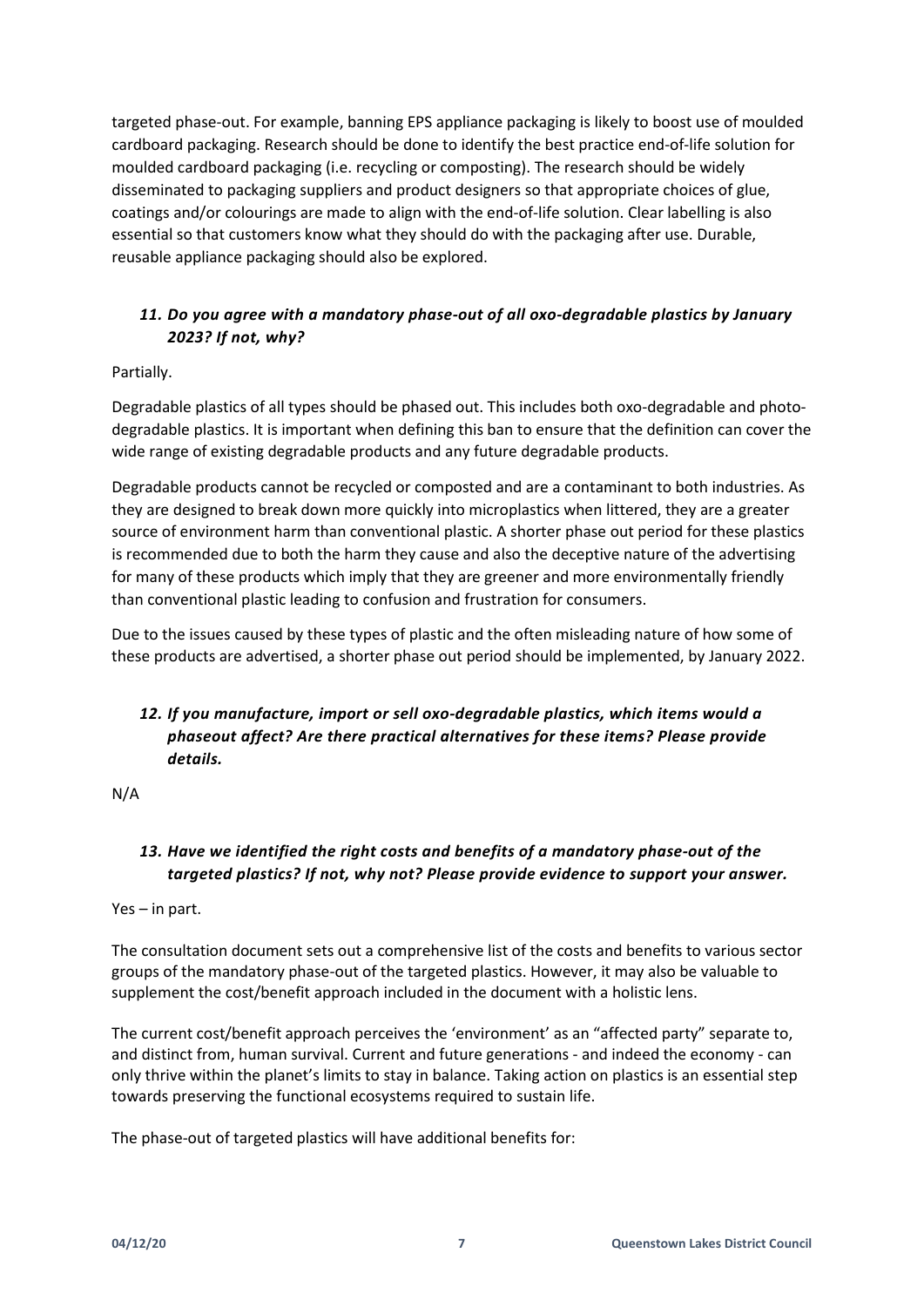- Indigenous communities: reducing plastic pollution may reduce degradation of the natural (including marine) environment which has impacted on customary practices.
- Fresh water quality: microplastic contamination of drinking water is already occurring.
- Ecosystem health: microplastics are being found in all ecosystem compartments, including within organisms, so far examined. Their impacts range from the individual level to the ecosystem level.
- Air quality: microplastics are increasingly being found in the air of both populated and remote locations.
- Human health: The 2019 report Plastic & Health: The Hidden Costs of a Plastic Planet found that significant, complex, and intersecting human health impacts occur at every stage of the plastic lifecycle.
- Climate: Reducing single-use plastics will reduce the reliance on virgin plastic resin, and therefore on fossil fuels. Emissions from plastic emerge not only from the production and manufacture of plastic itself, but from every stage in the plastic lifecycle – from the extraction and transport of the fossil fuels that are the primary feedstocks for plastic, to refining and manufacturing, to waste management. Acting to reduce single-use plastics and increase recycled content will also help New Zealand meet its international and domestic climate change obligations.
- Future generations: Reducing targeted plastics helps to reduce degradation of ecosystems essential to the wellbeing of future generations and non-human species.

## *14. How likely is it that phasing out the targeted plastics will have greater costs or benefits than those discussed here? Please provide details to explain your answer.*

One benefit currently missing is the opportunity for businesses and community enterprises to develop reuse schemes and reusable packaging systems to replace the targeted plastics. Preliminary studies indicate that reuse systems produce far more jobs than systems based on disposal or recycling. These increased jobs are also more likely to be localised and which could aid economic recovery for districts which have suffered due to COVID-19.

The growth of reuse schemes and shifting social norms will also lead to a reduction in other singleuse packaging (not just targeted plastic), which will further reduce costs for local authorities and ratepayers.

As mentioned previously, the greatest risk is if a ban on PVC/PS/EPS ends up with these materials being replaced with something as bad or worse from an environmental perspective. Consideration needs to be given as to how to not only ban PVC/PS/EPS packaging, but also ensure the simultaneous transition to materials that can be easily captured and recycled in a closed loop system onshore in NZ, or preferably how reusables can replace single use. Other measures that could assist would be standardising kerbside recycling and introducing compulsory labelling which clearly indicates the recyclability and/or compostability of materials. In terms of compostable packaging, the Ministry for the Environment needs to assist industry to develop the appropriate processing and collection infrastructure, whether that be through funding or designating compostable packaging a priority product. Alternatively, it could be clearly signalled that compostable packaging is not an appropriate alternative to PVC and EPS.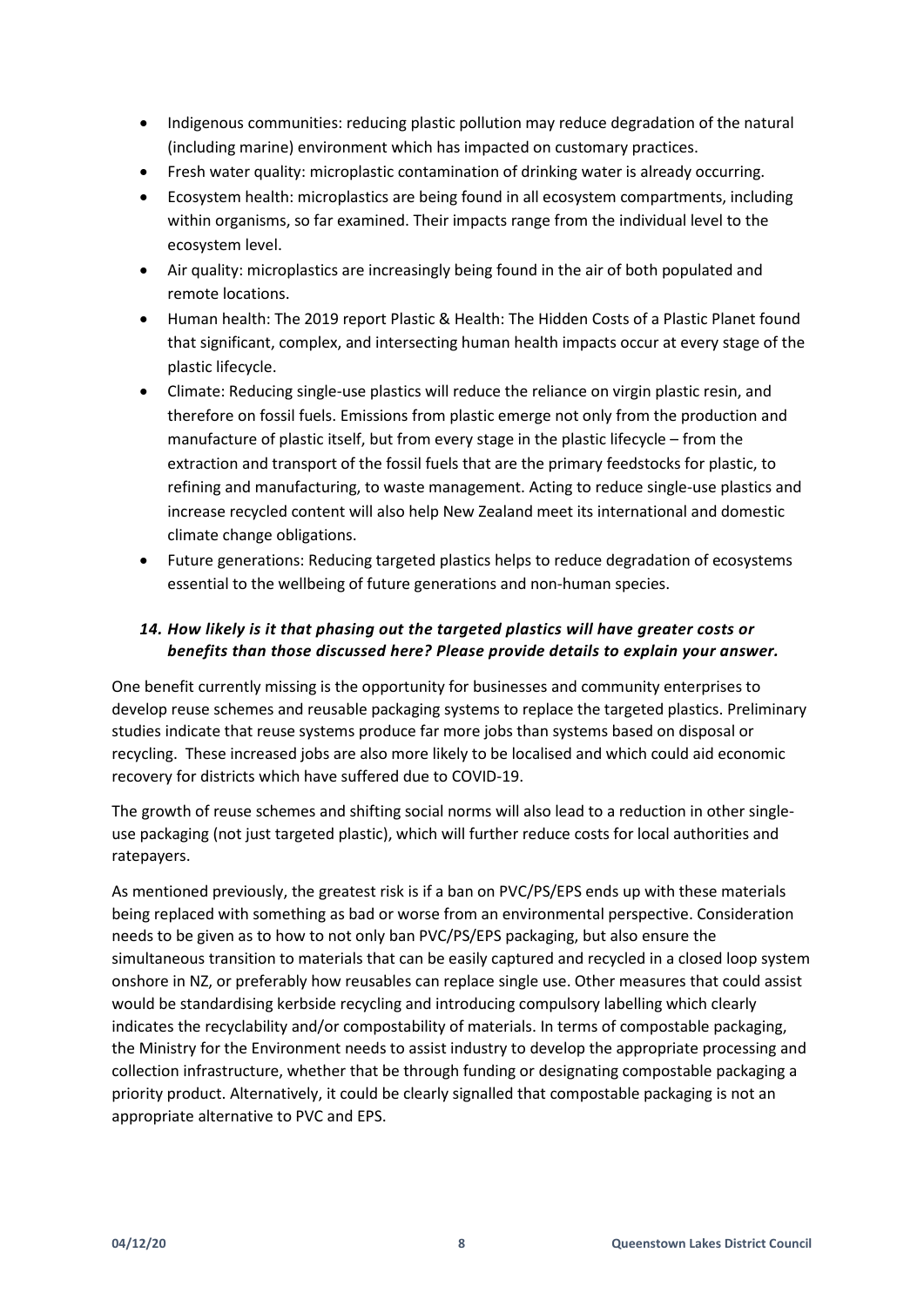## *15. What would help to make it easier for you and your family, or your business/organisation to move away from hard-to-recycle plastic packaging and use higher value materials or reusable/refillable alternatives?*

The standardisation of materials collected at kerbside recycling collections would send a signal to manufacturers and producers about which packaging types are best to use for recyclability, and this in turn would help the public move away from hard-to-recycle packaging.

Government regulatory policy and investment is needed to move reusable alternatives from the niche to the mainstream. It is noted that it is already possible to 'BYO' reusable containers and tableware for takeaway food and drink. In many cases, washable crockery is a realistic alternative instead of disposables. A handful of reuse schemes exist for reusable takeaway packaging, such as Again Again, CupCycling and Reusabowl. The issue is not a lack of ideas or models, but barriers to scale and normalisation of these systems within an entrenched linear economy, and lack of adequate incentives to ensure uptake of reusable alternatives when they are available. Accordingly, sustained policy interventions and investment are required to level the playing field between singleuse and reuse. A blended policy mix could include levies on single-use items and delivery systems (which will encourage uptake of reusable and refillable models), deposit return systems on food and beverage packaging, mandating reusable service ware in certain situations, and reuse quotas/targets.

Money should be made available for the infrastructure needed to make reuse work (e.g. reverse logistics and sterilisation), with a preference for locally-based infrastructure to reduce emissions and increase community engagement and job creation.

# *16. What do you think about the proposed mandatory phase-out of some single-use plastic items (see table 7)? Please specify any items you would leave out or add, and explain why.*

QLDC is supportive of a ban of all the items proposed in Table 7. In additional to causing issues when littered, none of these items are accepted for kerbside recycling but they contribute to contamination in recycling.

There are concerns raised by disability groups on the proposed ban on plastic straws and while some reusable alternatives work well for some people, for others there may be no reusable alternative that is suitable.

It is not clear if plastic produce bags over 70 microns would be able to be used. No plastic produce bags would be the preference.

Would there be some criteria for what makes plastic tableware reusable? As a potential danger could be that people remarket their disposable plastic tableware (that doesn't last very long, is not designed for more than single use) as reusable.

The list could also be extended to include these other single-use plastic items:

- Single-use disposable coffee cups and their lids should also be included in the proposed phase-out list as the proposed timeframe for implementation could stretch as far as 2025. A single-use coffee cup ban can certainly be achieved within that timeframe as businesses and consumers will have plenty of preparatory time to transition to reusable alternatives.
- Plastic lollipop sticks and wrappers: These can easily be replaced by cardboard sticks and paper wrappers.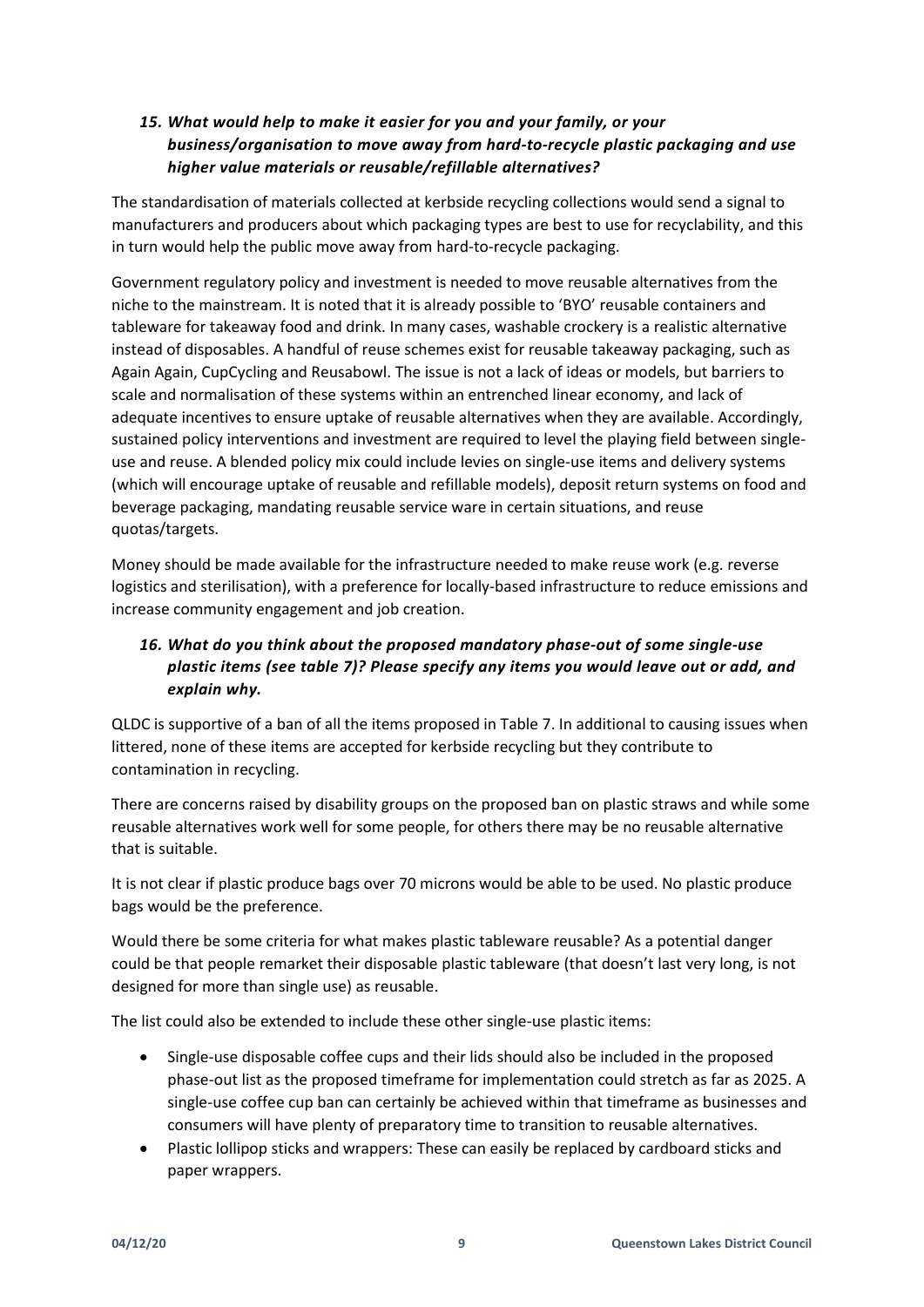- Single-serve pottles, sachets & containers for condiments and toiletries: For example, soy sauce fish, pottles with peelable plastic lids for jam, butter and other condiments, sachets of sauces, condiments, sugar and toiletries. One of the items commonly picked up by volunteers cleaning up after the Fox River landfill disaster were single-use sachets from the accommodation and hospitality providers in this popular tourist destination. Some hotels are already voluntarily phasing out these single-serve items.
- Coffee pods containing plastic: Single-serve coffee pods made of any material are hard-torecycle because each pod contains coffee grinds that must be removed before recycling is possible. A phase-out of all single-use coffee pods (reusable pods exist) is supported but for the purposes of this consultation only those containing plastic should be included in this mandatory phase-out list.
- Teabags containing plastic: Many teabags contain plastic (either in the bag itself or the adhesives that hold the bag together). This is not common knowledge and many people put used teabags in their compost bins. Consequently, teabags containing plastic present a similar concern for potential plastic contamination of soil as plastic fruit stickers do. The consultation document has earmarked fruit stickers for a ban; for consistency's sake, teabags containing plastic should be included on the list for mandatory phase-out too. Not all teabags contain plastic, so alternatives do exist. In addition to potential microplastic contamination of soils, plastic in teabags is also a health concern as the plastic and additives may be released into the tea.
- Single-use plastic water bottles: In New Zealand, there is widespread access to potable water from the tap, so bottling water in plastic and transporting it around the country, and the world, needlessly creates harmful emissions and waste. Single-use plastic bottles are an inefficient and environmentally harmful way to provide access to potable water, which could be replaced by public fountains or bulk, reusable containers. Initiatives like Refill NZ are gaining traction, but banning or at least imposing a tax on single-use plastic water bottles could make a real difference in the volume of plastic water bottles used and reinforce New Zealand's brand as one of high environmental standards. Exemptions could be designed for civil defence and emergency situations.
- Balloons and balloon sticks.
- Glitter and plastic confetti: Plastic-based glitter is used in a wide range of cosmetic products and art supplies. Environmentally friendly options exist on the market. As a microplastic, glitter shares similar environmental impacts to other microplastics.
- Complementary plastic toys on children's magazines and with fast food.
- Chewing gum containing plastic most large branded chewing gum contains plastic and causes up to 100,000 tonnes of plastic pollution globally every year.

#### *17. Do the proposed definitions in table 7 make sense? If not, what would you change?*

#### Yes – with changes.

QLDC strongly supports the proposal to include items made of degradable, oxo-degradable, biodegradable and compostable plastics in the proposed phase-out. As the consultation document notes, many of these products are not certified, and/or not home compostable nor freshwater/marine degradable.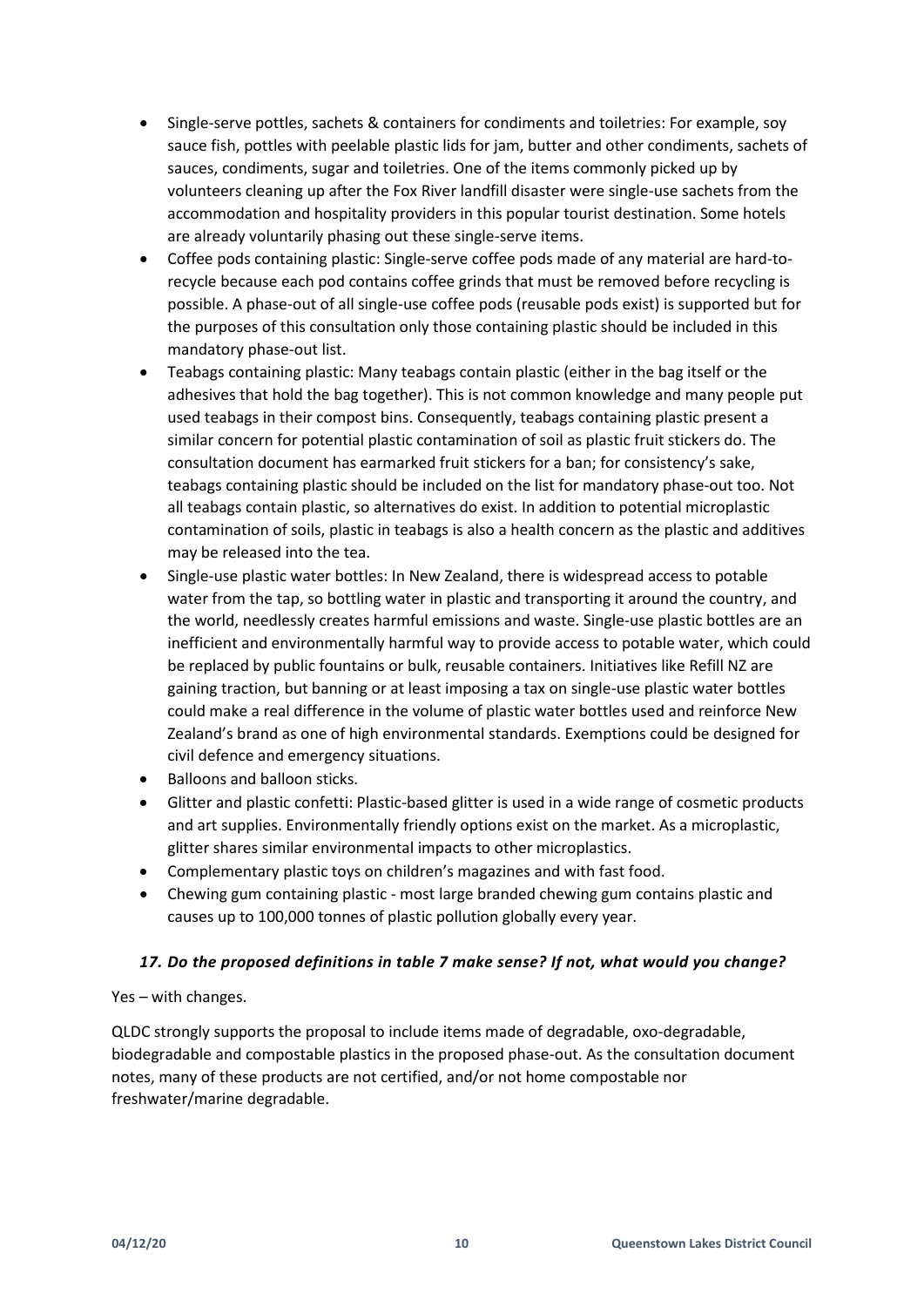The following alterations or clarifications of the proposed definitions are recommended:

- Single-use plastic tableware: alter the proposed definition to include paper bowls and containers with plastic or wax linings (similar to the plastic cups and lids definition).
- Single-use plastic produce bags: broaden the definition to include plastic net bags that fruit and vegetables are commonly pre-packed into within the scope of the phase-out.
- Single-use plastic cups and lids: QLDC does not support exempting single-use plastic cups made of plastics 1, 2 and 5 from a ban. Although these cups are technically recyclable, they are mostly used away from home, and are likely to enter the recycling system unwashed via public recycling bin systems. Any unwashed cups that contain milk products or smoothies are considered contaminated and will not meet quality standards for recycling. At best, these plastics will be pulled out from the recycling stream and discarded, at worst they can result in the entire contents of the bin going to landfill. Even if the cups are clean enough to meet quality standards (e.g. if they contained water or soft drinks), public recycling bins are often heavily contaminated, resulting in the contents of many going to landfill. These cups are also easily breakable and therefore hard to bale and transport for reprocessing. For this reason, defining recyclability not just by the type of plastic, but also by the likelihood of it being recycled given existing collection and processing systems is preferred. If the exemption goes ahead, QLDC recommends that lids not be included in the exemption as their size effectively makes them 'hard-to-recycle' items in most kerbside systems that rely on automated MRFs for sorting. Furthermore, they are detachable so can easily be lost to the environment. Excluding these products from a ban also allows for the continued use of single-use products at the likes of events and disincentives organises from using reusable options.
- Single-use coffee cups and lids: There is support for disposable coffee cups being included in the proposed phase-out. WasteMINZ research has indicated that 44% of councils are in favour of a ban.

## *18. What would be an appropriate phase-out period for single-use items? Please consider the impact of a shorter timeframe, versus a longer timeframe, and provide details where possible. a) 12 months? b) 18 months? c) 2 years? d) 3 years? e) Other? If you think some items may need different timeframes, please specify.*

Many businesses import these products in bulk and often have inventory sufficient for a number of years. However, the longer these items remain in circulation the more likely they are to be littered or to contaminate recycling. QLDC is supportive of a well-signalled phase out within 2 years of less.

### *19. What options could we consider for reducing the use of single-use coffee cups (with any type of plastic lining) and wet wipes that contain plastic? You may wish to consider some of the options discussed in this consultation document or suggest other options.*

#### Single-use Coffee Cups

In New Zealand, coffee cups contaminate kerbside and public place recycling and in the case of compostable cups, New Zealand lacks both the collection infrastructure and sufficient composting facilities with the resource consent to accept them. As well as being a contaminant to the recycling stream, coffee cups are also light and prone to escaping into the environment. The fully detachable lids increase the potential for harmful plastic litter.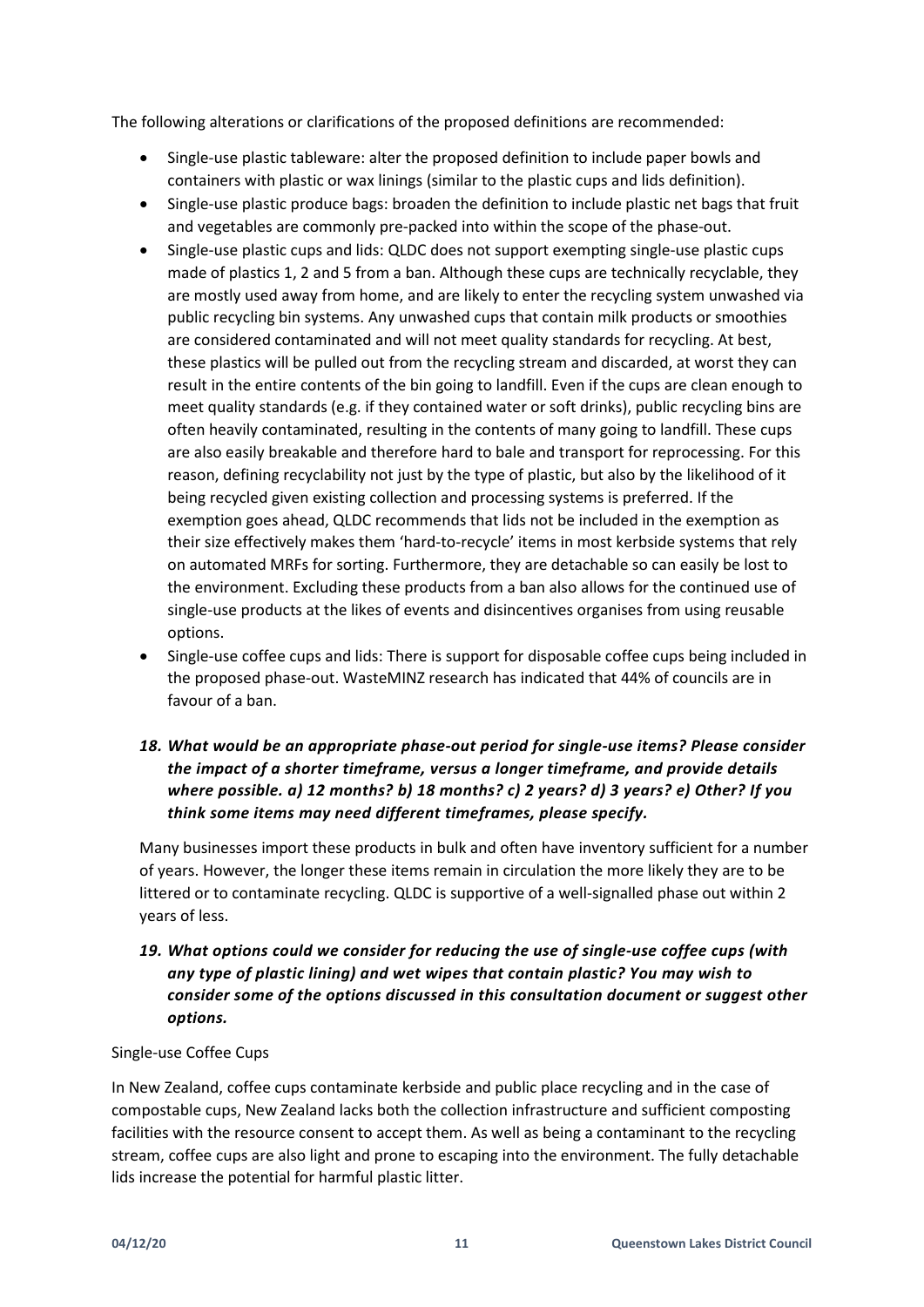The expertise to create reusable infrastructure and accompanying community engagement is already well established in New Zealand. Virtually all outlets already accept BYO reusables, and most outlets have in-house ceramic options if people forget their cup. There is also a growing range of reuse schemes/cup loan systems.

Nationwide, a growing number of cafes have eliminated single-use cups entirely by implementing strategies to encourage customers to "sit, borrow or bring". They have implemented a combination of incentives such as discounts/surcharges, retail of 'keep cups', adoption of homegrown/national reuse systems (e.g. Again Again and informal cup loans), invitations to BYO, education around the issue and importantly, encouragement to build community by making time to stay. An example of this includes the SUCFree campaign, which aims to make Wānaka single-use coffee cups free by 2022, with nine cafes already committed and more than 180,000 cups saved from landfill since the initiative started in 2019.

The most impactful role for the Government is to use regulation, policy & investment to increase the uptake, accessibility (including affordability), reach and availability of reusable alternatives to throwaway coffee cups. Effective policy options (many of which are possible under s 23 of the WMA or without the need for new Parliamentary legislation) include:

- Mandatory reusables for dine-in customers
- Supporting the creation of a 'bring your own cup' norm
- Well-publicised disposable cup-free zones (e.g. university campuses & Govt buildings, museums and galleries, coasts and national parks)
- A deposit return scheme for both disposable coffee cups and reusable alternatives offered through a reuse scheme (e.g. Again Again) plus mandating that all outlets dispensing takeaway cups (whether disposable or reusable) take back empty cups (for appropriate disposal or reuse) - achieved under s 23(1)(c) and (e) of the WMA.
- Ensuring that reusable cups & reuse schemes follow universal design principles and are accessible for everyone in the community.
- Investing in the infrastructure needed for reuse schemes to work well, e.g. reverse logistics & sterilisation services.
- Working with MoH and MPI to create official reusables guidelines so that businesses & the public can feel confident in the safety of reuse.
- Updating food safety legislation to require outlets to accept clean BYO cups.
- Compulsory labelling on disposable coffee cups that inform consumers about reusable alternatives and where they should be disposed of (i.e. in rubbish bins, unless a commercial collection facility is available for compostable cups)
- A levy on disposable coffee cups and/or producer fees under s 23(1)(d) to cover the estimated costs associated with disposal or clean-up.
- Inclusion of disposable coffee cups in the proposed mandatory phase-out list because this will stimulate solutions.

The Government suggests it could invest in scaling up reuse systems. This is supported by QLDC alongside regulatory and policy interventions that remove some of the barriers to reuse schemes growing. Doing both will be most effective & efficient. Rather than investing in expensive systems to downcycle or compost cups, it may be more efficient to invest this money in stimulating the scale and uptake of a reusables network. Local community engagement and collaborative solutions are more impactful in terms of creating lasting behaviour change than high-level national education.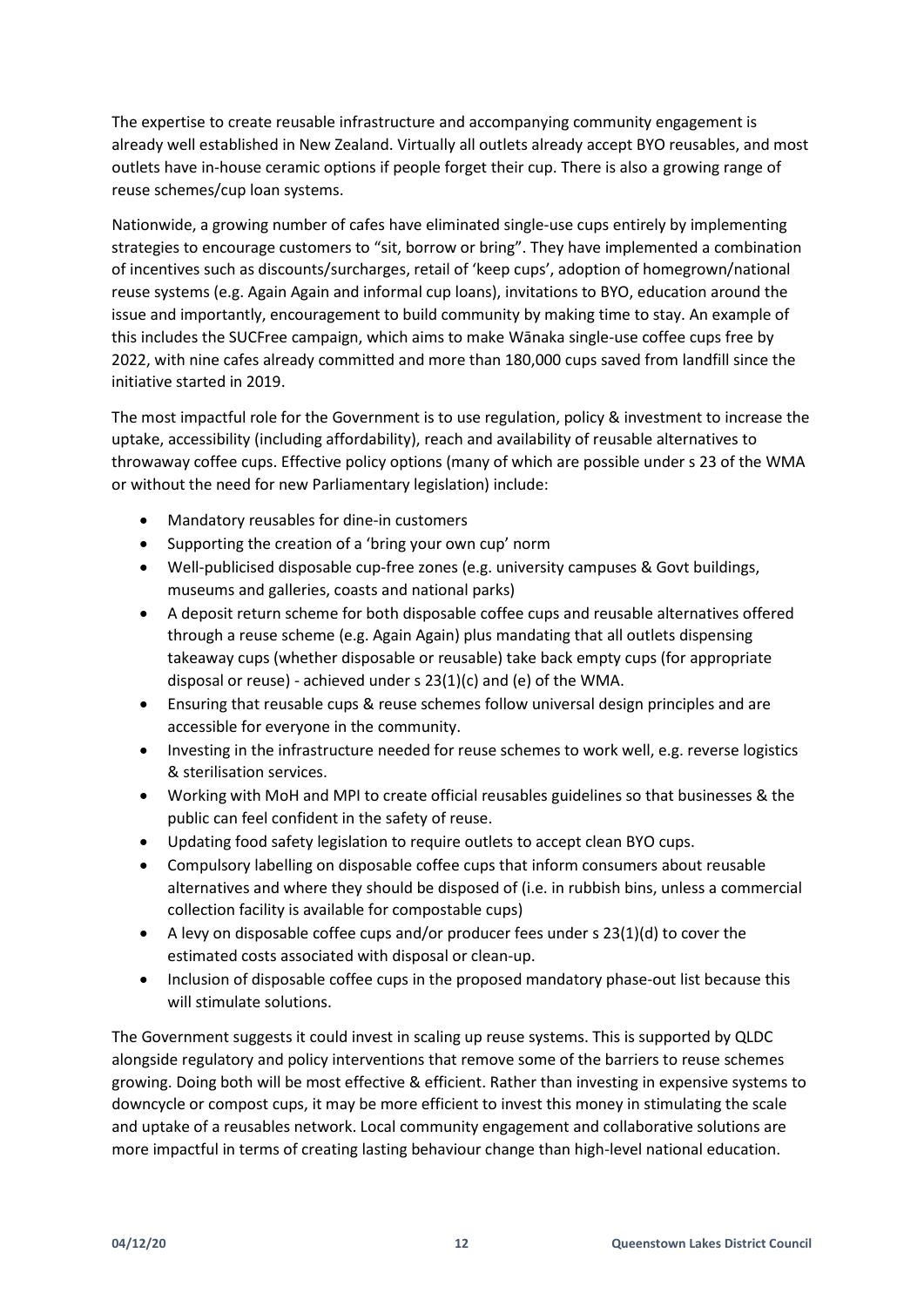Funding support to NGOs and community groups already working to educate and engage on the ground would be the most efficient way to invest in behaviour change.

#### Wet Wipes

Wet wipes are a significant issue for councils, who spend thousands of dollars undoing blockages in wastewater systems. 73% of councils would like to see wet wipes banned with only 26% of councils supportive of the decision not to ban them.

In alignment with the waste hierarchy, QLDC supports investment in community engagement around reusable alternatives. It is noted that building acceptance of reusable wipes as an alternative to wet wipes connects closely to the promotion of reusable nappies –trialling alternative approaches in the early childhood sector is the type of activity which could be considered. Developing a culture of reusable wipes may also provide a potential use for unwanted textiles, contributing to a circular solution.

In conjunction with promoting a reusable option, Council supports requirements and action which will help consumers make an informed choice. Wet wipes resemble tissues and lack any mandatory content disclosure, which is confusing to consumers. There should be a requirement for compulsory on product labelling to inform users of how to dispose of them correctly and to prohibit use of the word "flushable" on the product packaging for all wipe types (these labelling requirements should be mandated through regulation under s 23(1)(f) of the WMA).

Before a ban is brought in, QLDC would also support fees being attached to wet wipes to cover the clean-up costs (which can be considerable when they block pipes and form fatbergs).

An alternative pathway that could be helpful would be to declare disposable sanitary products (which would include wet wipes) as a 'Priority Product' - this would enable a considered, wraparound approach to a multitude of similar products at once.

## *20. If you are a business involved with the manufacture, supply, or use of single-use plastic coffee cups or wet wipes (that contain plastic), what would enable you to transition away from plastic based materials in the future?*

#### N/A

## *21. What do you consider an appropriate timeframe for working toward a future phase out of plastic lined disposable coffee cups and wet wipes containing plastic?*

#### Coffee Cups

With formal Government support for reuse systems and community engagement, individual towns can meet their goal of being single-use cup (SUC) free by 2022. Replicating the successes of those towns could lead to a SUC free Aotearoa by 2023.

#### Wet Wipes

Industry may have to take an innovative approach to how these products are made, not only in terms of materials, but in terms of moving away from single-use items to reusable resources. A transition time of three years for a wet wipe ban is supported due to the issues these pose, in particular the blocking of wastewater pipes and the urgency with which these should be addressed. The aim is to encourage industry to take an innovative approach to better solutions for this product by suggesting a shorter transition time.